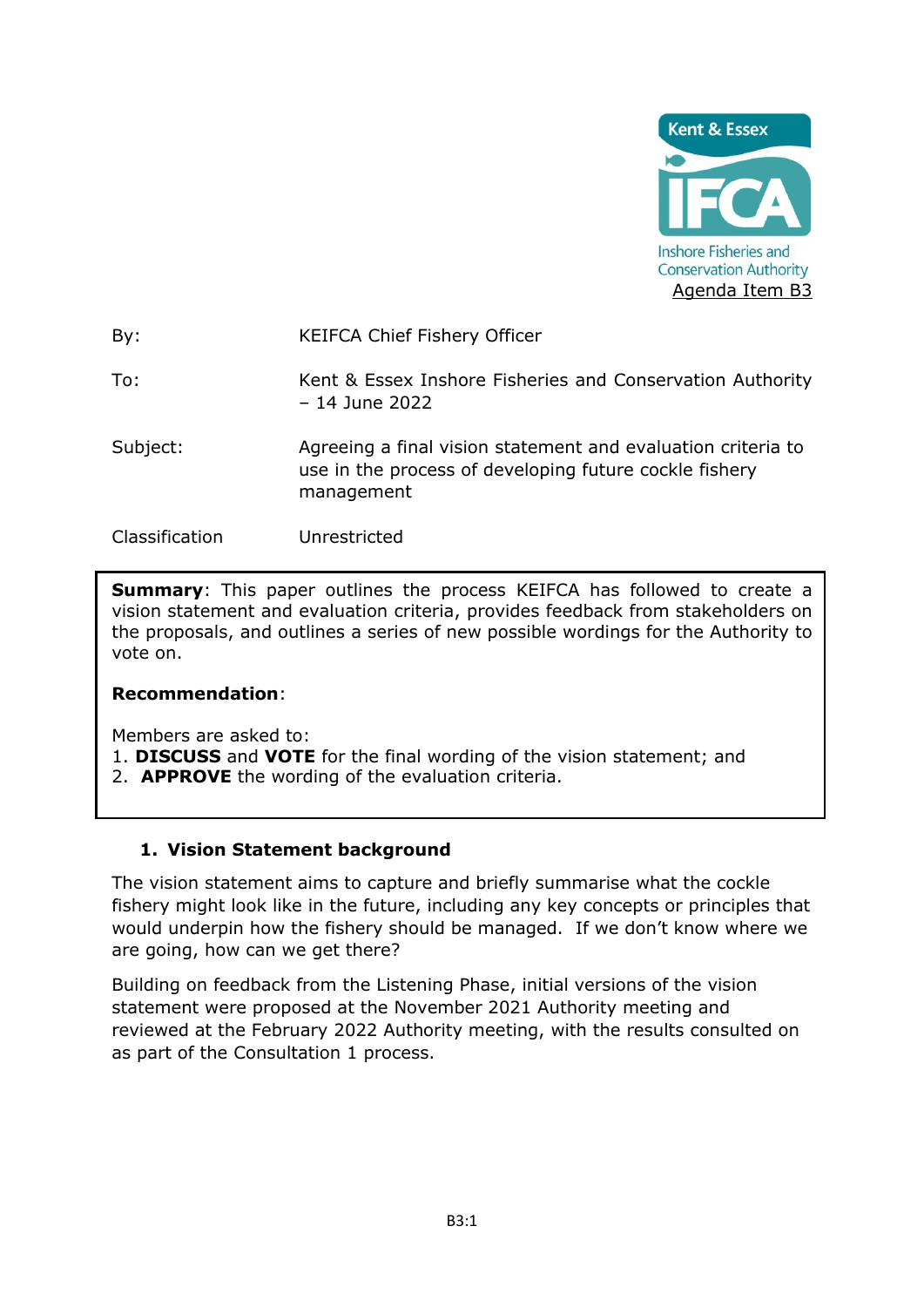## **The vision proposed in Consultation 1:**

*"KEIFCA will seek to sustainably manage the cockle fisheries and wider ecosystem in KEIFCA district and support a viable cockle industry, recognising its important long-term contribution to coastal communities and providing skilled employment."*

## *Feedback from Consultation 1*

The proposed vision statement has received a significant amount of engagement and comment from stakeholders during the Consultation 1 process. Feedback from the oral and written evidence suggested the proposed vision wording captured many of the key issues stakeholders felt were important. However, a common theme from a large number of replies was that the vision should also reflect the long-term stability and success of the TECFO cockle fishery and should include words like maintain or continue to sustainably manage the cockle fishery.

As outlined in the consultation document the vision statement aims to capture a clear idea or vision of what we want the long-term future of the cockle fisheries in the whole district to look like, not just the current cockle fishery within the Regulating Order (TECFO). Feedback across a spectrum of stakeholders during the Listing Phase suggested that the current permit fishery does not work very well in its current state.

### **1. Please provide any comments you may have regarding the vision for the future of the cockle fisheries within the KEIFCA District**

### **TECFO**

- I feel it should also mention preserving centuries of tradition, which have brought the fishery to it's place today. The statement is also written in a manor which suggests that what you are trying to achieve will create a vibrant ecosystem, both ecologically and economically. What the vision fails to mention is that the current regulating order has successfully achieved said goals and has a track record of doing so spanning three decades, therefore the principal objective of the vision should be to safeguard this success, while implementing some improvements, if found necessary and practical by this consultation.
- I am sure you have the interest of the commercial fishing industry at heart , what ever you decide it will be difficult to please everyone.
- The vision of the future of the cockle fishery is to keep the existing 14 licences in the existing TECFO area, alongside a more productive fishing permit fishery with limited fishers. We are already the most sustainable cockle fishery in Europe. It needs to stay that way but only by keeping the existing fleet the same. We have been awarded MSC accreditation as a cockle fishery two years ago which reinforces the sustainability of it as a fishery.

The existing fleet has been fished by multi generations of the same families passing down to the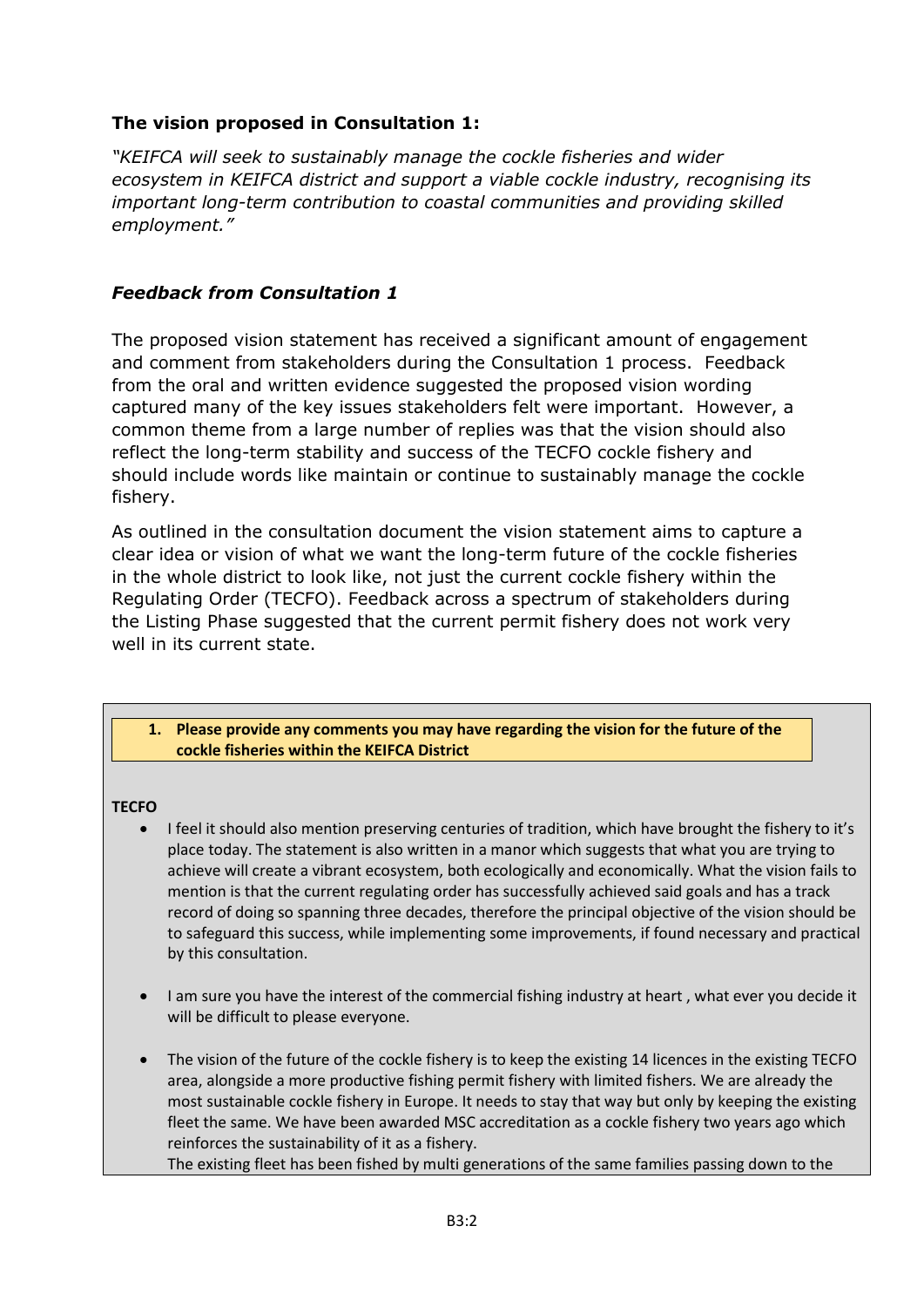existing fishers leading to many years of experience and local knowledge which facilitates the sustainability of the fishery.

Any potential new fishers would not have the expertise or local knowledge, leading to potential over fishing of some areas and long term damage to the grounds. The idea is to keep the TECFO the same and that we sustain our MSC accreditation status for the next generation of fishers, who will look after and nurture the fishery as has been done so for generations by their predecessors. The permit fishery is the one that needs to be better managed and made viable as a small scale fishery. This would look like a fishery for local inshore fleet for vessels of any size up to 14m. They could use any gear type as long as it fished from the vessel and meets the 10% breakage rate rule. *(2 responses - 042202, 050604***)**

- The Vision Statement should also encompass the past 27 years *(12 responses - 050602, 050607, 050608, 050702, 050703, 050706, 050707, 050708, 050803, 050804, 050806, 050908)*
- The vision statement does not reflect the success of the last 27 years. It gives the impression that we are starting something new that we haven't tried before.
- The Vision Statement should reflect the fact that the intent is to continue what has already been achieved
- The vision should be a statement showing the stability and success of the current cockle industy, underlining it's importance and contribution to the local fishing communities, and that it's current form should not be changed.
- Agree *(3 responses - 050904, 050905, 050906)*

### **CFFPB (Permit Fishery)**

- KEIFCA already manages a sustainable fishery. The TEFCO works well, and is a proven success. I want KEIFCA to develop the other areas, so they can be managed and fished effectively, without damaging the beds, increasing employment, and helping the community and serving local processors. *(2 responses 050605, 050606)*
- The Vision Statement should also encompass the past 27years
- My view is to maintain a sustainable cockle fishery that Fishers who continue to show interest and commit financially in the Thames cockle Fisheries historicaly are given equitable and fair oppurtunities to fish either the current TECFO or CFFPB Fisheries in the future.
- My vision would be to see a fair fishery for genuine cockle fishermen who have fished decades the TECFO and CFFPB and also still see a sustainable fishery.
- I agree with the vision statement, but I think it also needs stating that the vision is to keep providing a fishery for the current cockle fishers in the TEFCO and current permit byelaw who have been financially committed to this fishery.
- I agree with there vision but I feel they should also recognise the long term involvement in the fishery from not only local vessels but vessels which are located futher a field but have also made the effort and financial dedication to the fishery.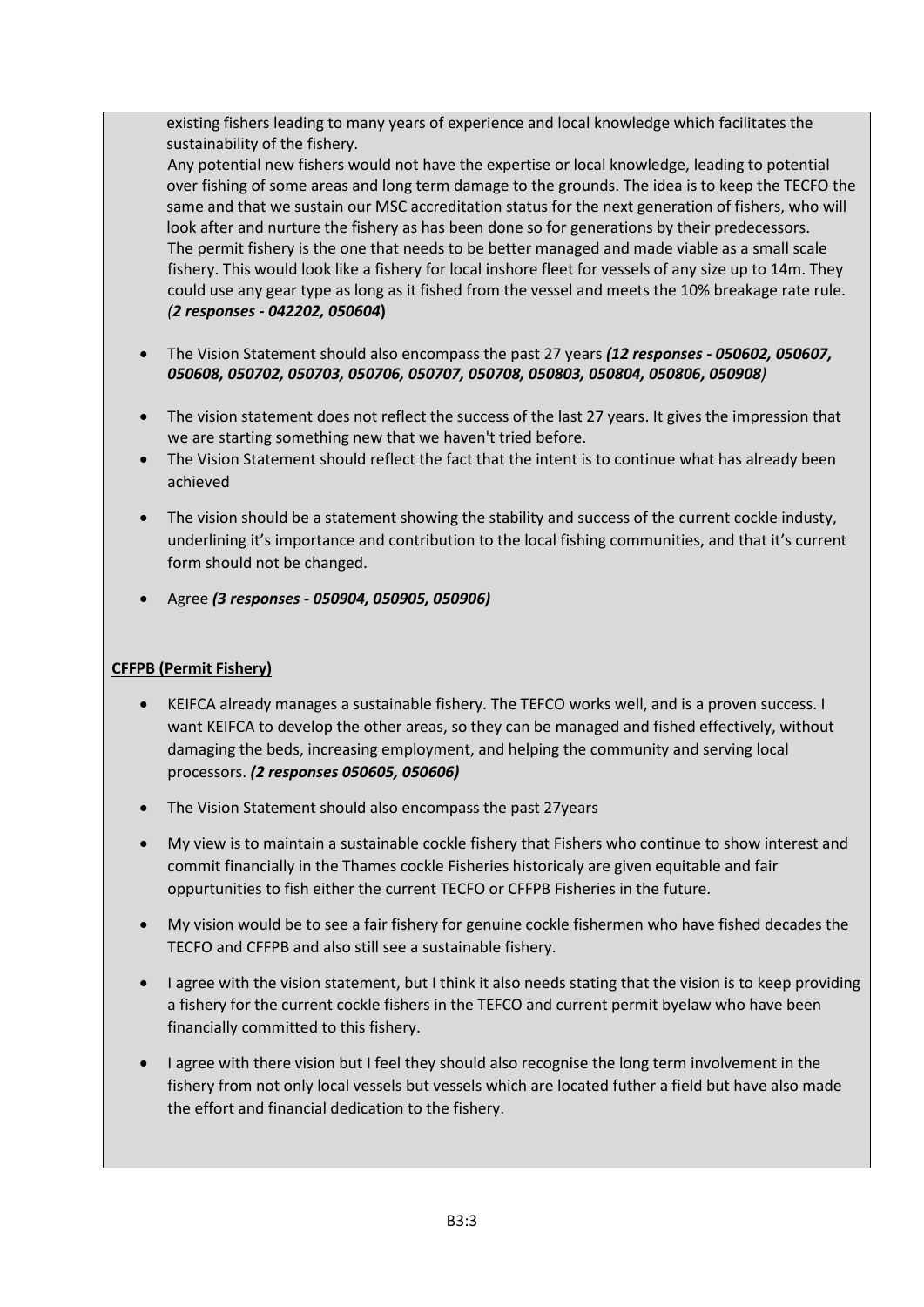### **Other - catching sector**

- Yes sounds good
- Sounds ok
- Empahsis on local people, equal opportunity
- Any vision should come from current cockle fishermen

### **Other sector**

• The Vision Statement should also encompass the past 27 years

### **Comments made in this section not classed as "comments" on the vision**

- I feel that licenses that have previously been sold should go back to be redistriputed and the previous owners should not be allowed a new one. It should be looked at who is applying because they may have started a new company and be applying through a new company name
- As mainly a netting (75%) potting crabs, lobsters (25%) it is important to have diverse fisheries to prosecute. For the last 25yr cockle fishermen can earn big money and then come into our fishery but we can't go the other way!! With cod moving north and bass restrictions and sole stocks struggling a small cockle catch of a few tons maybe a lifeline to replace what we have lost over the years through no fault of our own!
- I would like the opportunity to try cockle fishing as we have little else in the area to turn to.
- The future cockle fishery in my opinion must be managed in a fair and proportionate way allowing young new entrants to be allowed to come into the fishery, with a fair allocated quota. The fishery is managed very well at the moment, the TAC can be shared up seasonally with some extra suction dredge licenses and would benefit greatly young fisherman for there future in the cockle fishing industry
- I believe that any future decisions and visions should be consulted between the estuary's fishermen and the current cockle fishermen with the authorities to create a sustainable fisheries
- Future aim is to include under 10m boats for Area 14 (Jamaica/Margate Sands)

### **Comments made in the next section but not classed as an "alternative vision"**

- I think it should stay the same, as it is now, to many changes could affect livelihoods and destroy the industry.
- I feel the CFFPB areas on the Essex side of the Thames should be fished more often.History shows turning theses grounds over helps cockle spat recruitment maybe if this had been maintained it would have stoppef the increase of Clam species becoming the dominant force in areas such as the Dengie.That being said maybe the Clam species could now become a very usefull productive and sustainiable fishery in future years
- Having fished with my father for since leaving school over 24 years ago ,I have seen over the past 10 years a decline in stocks and do not believe this is through over fishing but more by under fishing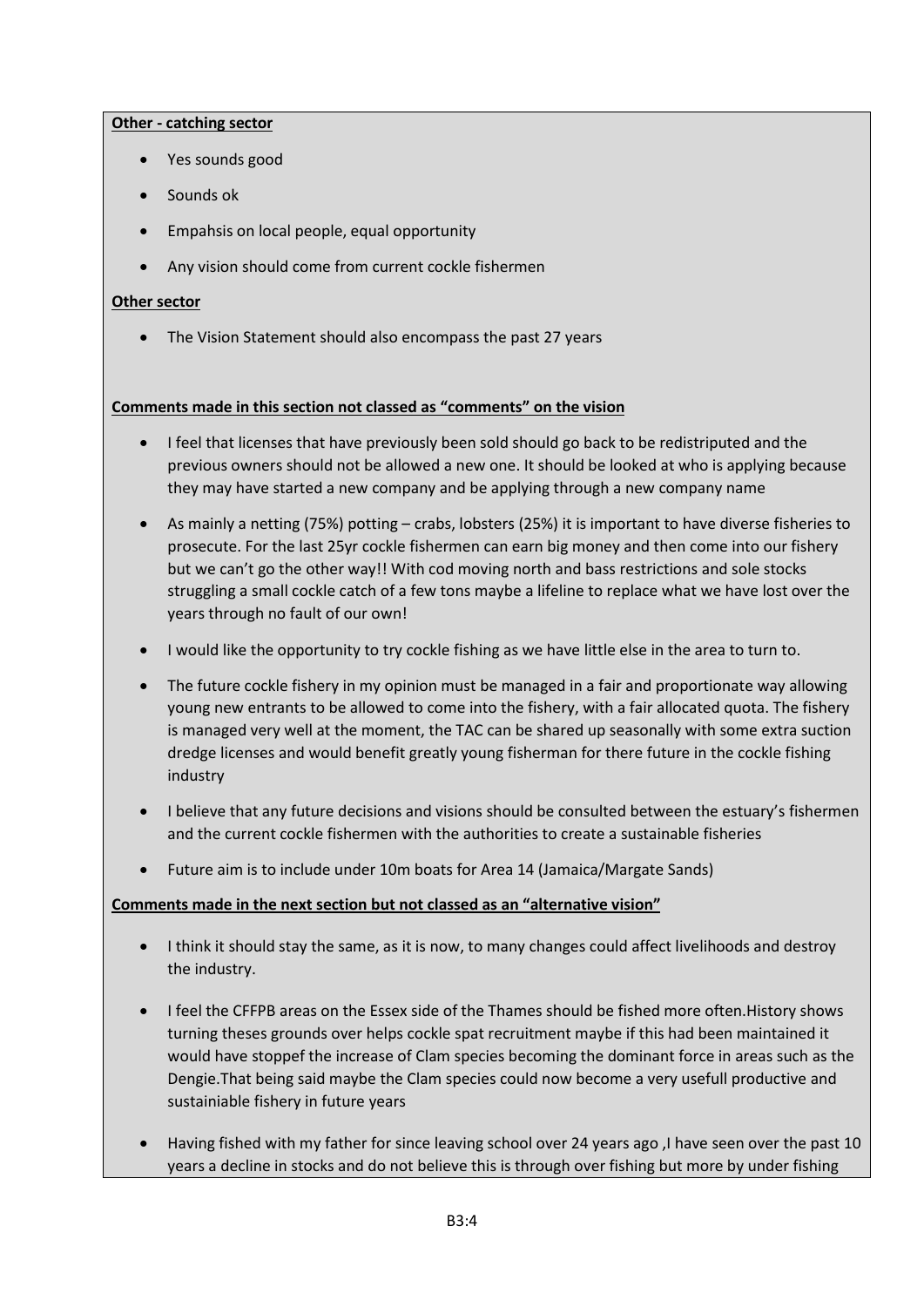the beds as they are gradually being taken over by clams and other species . I believe sometimes you can kill grounds with kindness.

- It should remain a substainable fisherie but needs to be accessed by a wider range of fisherman within the local area. The local fishing industrie is struggling so allowing them to have access would help encourage new nd younger crew into the industry.
- The KEIFCA vision must support the local fishing fleets and encourage them to fish sustainably in the already successful MSC fishery. This fishery has huge historic importance to the local coastal communities and provides opportunity for skilled employment in the area, not just directly in fishing, but also in ancillary services such as processing, canning, marine engineering, and other skilled craftspeople (carpentry, metal work, electrical (not exhaustive list).

As part of the consultation process stakeholders were invited to write their own version of the vision. Taking onboard the feedback from the Consultation 1 process KEIFCA officers have written a new alternative vision and included it in the options.

# **The vision proposed in Consultation 1:**

*1. "KEIFCA will seek to sustainably manage the cockle fisheries and wider ecosystem in KEIFCA district and support a viable cockle industry, recognising its important long-term contribution to coastal communities and providing skilled employment."*

# **NEW version of the vision using feedback from Consultation 1:**

*2. "KEIFCA will seek to maintain both sustainable cockle fisheries in the KEIFCA district as well as the wider ecosystem it relies on. Supporting a viable local cockle industry, recognising its important long-term contribution to coastal communities, and providing skilled employment."*

# **Versions of the vision developed by stakeholders**

*3. "KEIFCA will seek to maintain and build on the success of the cockle fisheries and wider ecosystem within the KEIFCA and support the local fishing fleets by encouraging them to sustainably fish and support the world renown Thames cockle fishery by recognizing its historic importance of the local coastal communities and provision of skilled employment whilst benefiting the many other industries it supports with its activities and ensuring that the MSC status achieved after many years of history is fully maintained."*

*4. "KEIFCA will seek to sustainably manage the cockle fisheries and wider ecosystem in KEIFCA district and keep supporting a viable cockle industry for all*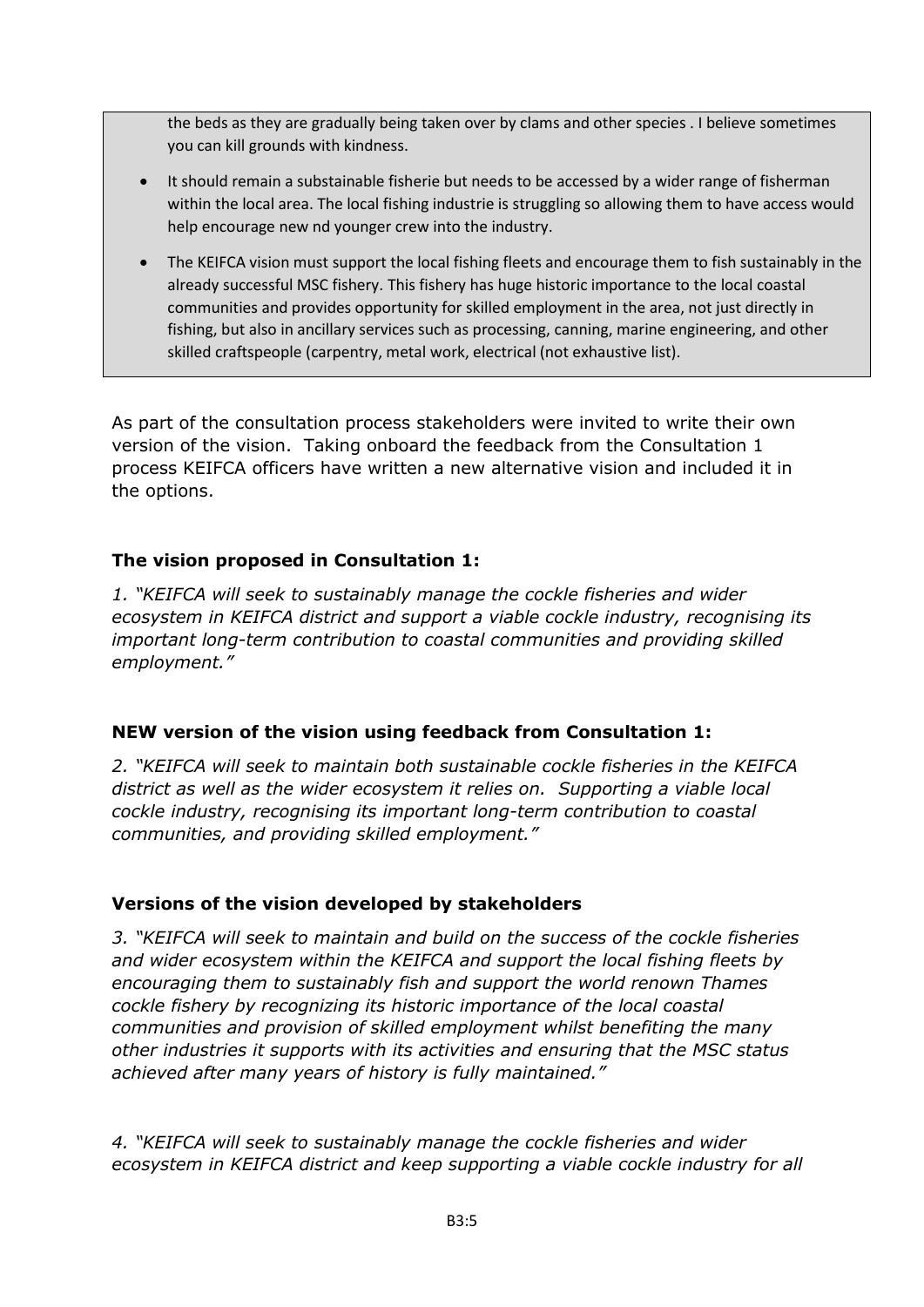*fishers who have been financially committed to the Thames cockle fishery, inside the TECFO and outside in the Permit byelaw area, whilst also creating a hand work fishery for the inshore fleet and newcomers, recognising its important longterm contribution to coastal communities and providing skilled employment."*

*5. "KEIFCA in conjunction with the local fishing industries will seek to sustainably manage the cockle fisheries to ensure their historic background and success is at the forefront of all decisions made. Sustainable fishing means leaving enough shellfish on the seabed and protecting habitats and threatened species. By safeguarding the oceans, and the people who depend on fishing can maintain their livelihoods."*

*6. "KEIFCA has to maintain the success of the cockle fisheries and wider ecosystem within the KEIFCA and support the local fishing fleets by encouraging them to sustainably fish, ensuring that the MSC status achieved after many years of history is fully maintained."*

## **Recommendation**:

Members are asked to:

1. **DISCUSS** and **VOTE** for the final wording of the vision statement.

# **2. Developing evaluation criteria**

Compared to the vision the evaluation criteria provide a more detailed set of statements that outline the key aspects of running successful sustainable cockle fisheries. The aim is that the criteria can be used as a simple framework that can help evaluate future management options while clearly linking to the strategic vision statement. The evaluation criteria ask a consistent set of straightforward questions of each management option.

It is entirely possible that there might be some criteria (e.g., a simple framework) that might be quite hard for any option to meet or there might be criteria that a large range of different options would meet (setting TAC within stock limits); the important thing is for the Authority to evaluate each option consistently and systematically. There could also be some criteria that are less important or harder to evaluate at the beginning of the process (is the option straightforward to enforce) while there are other criteria that are vital at the start of the process but become less important once decisions about options have been made (simplicity of framework).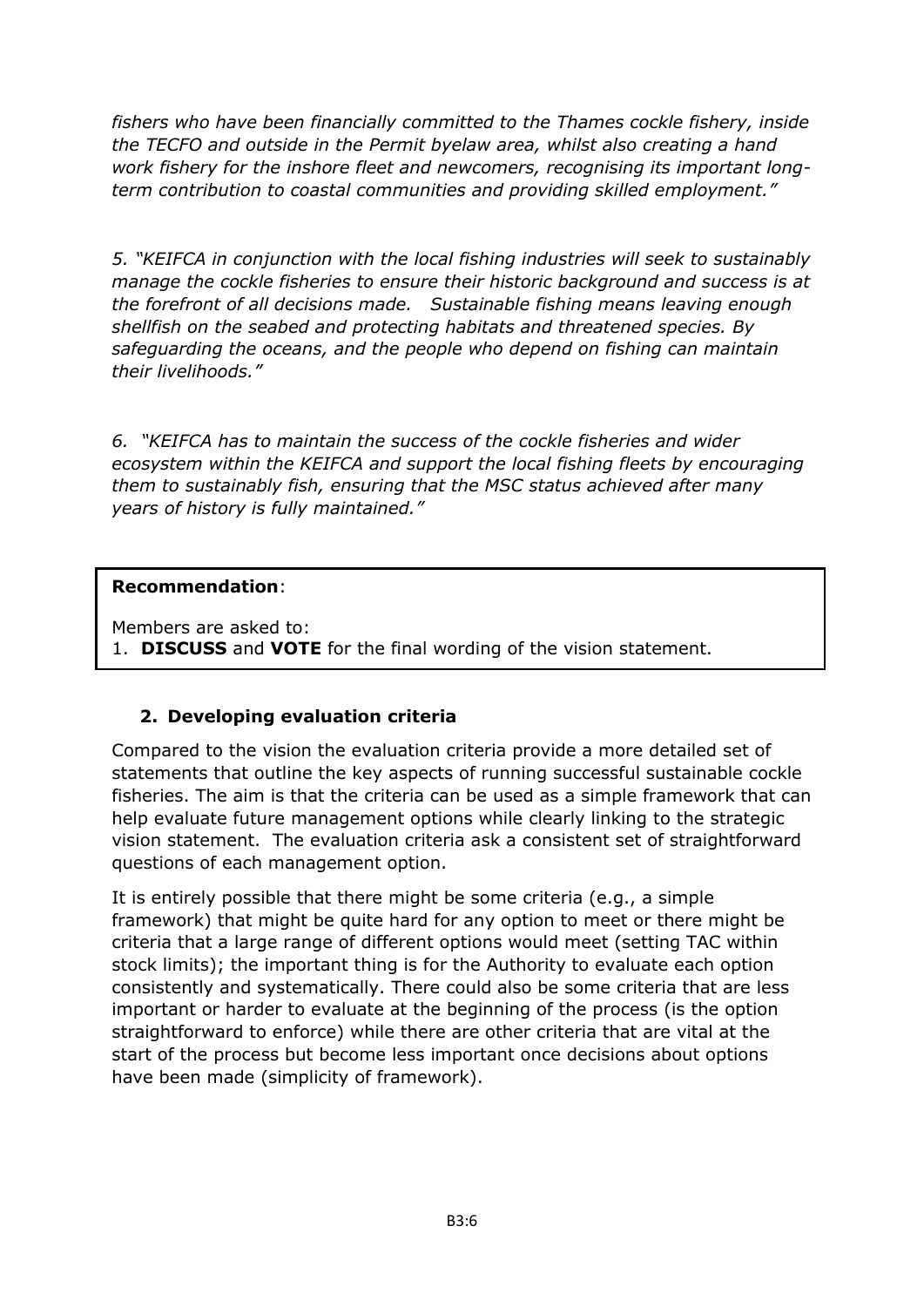# *Feedback from Consultation 1*

The proposed evaluation criteria received less comment than the vision statement. Overall, the feedback was generally positive and reflected that the questions covered most of the key aspects. Of the less positive responses stakeholders reflected that the criteria were too complex, too time consuming to work through or failed to take into enough account of; the importance of maintaining high levels of safety in the fishery, the importance of including fishers from outside the Thames that historically worked the ground, the importance of supporting local boats and businesses especially those that had invested in the fishery.

The evaluation questions were included in the questions laid out after each option in the Consultation 1 document, allowing the questions to be applied to real options rather than being a theoretical framework. Consultation replies showed these questions did help capture detailed views on each option. However, based on feedback from stakeholders, officers will endeavour to structure future consultations, so the evaluation criteria questions are less repetitive.

### **3. Do you have any comments regarding the evaluation criteria?**

### **TECFO**

- The Evaluation criteria is complex however as individuals involved within the industry and as businessmen we fully understand the in depth knowledge that we need to impart with to the authority members and officers. *(10 responses 050602, 050607, 050608, 050702, 050703, 050704, 050706, 050707, 050708, 050908)*
- The criteria seems to cover all necessary aspects.
- Evaulation criteria does tick all the boxes. A 30 year Regulating Order would safeguard all the options in the Evaulation Criteria. This is highly complicated and time consuming to fill these forms, but as a business operating within the fishery we do understand the complexities of this process, and it is critical to make the best decisions based on all this information. *(2 responses 050603, 050604)*
- The evaluation criteria are clear and encompass all the important points. My only issue is the implication that the K&EIFCA is seeking to create something new when in reality all these criteria are met by the current TECFO.
- It is really important to ensure that the vast experience of the current cockle industry over the last 27 years is drawn upon when looking at criteria for developing management in the future years.
- The evaluation criteria are complex. Our obligation as people involved in the sector is to explain in the most understandable way this complexity to the members and officials of the authority. *(3 responses 050803, 050804, 050806)*
- Agree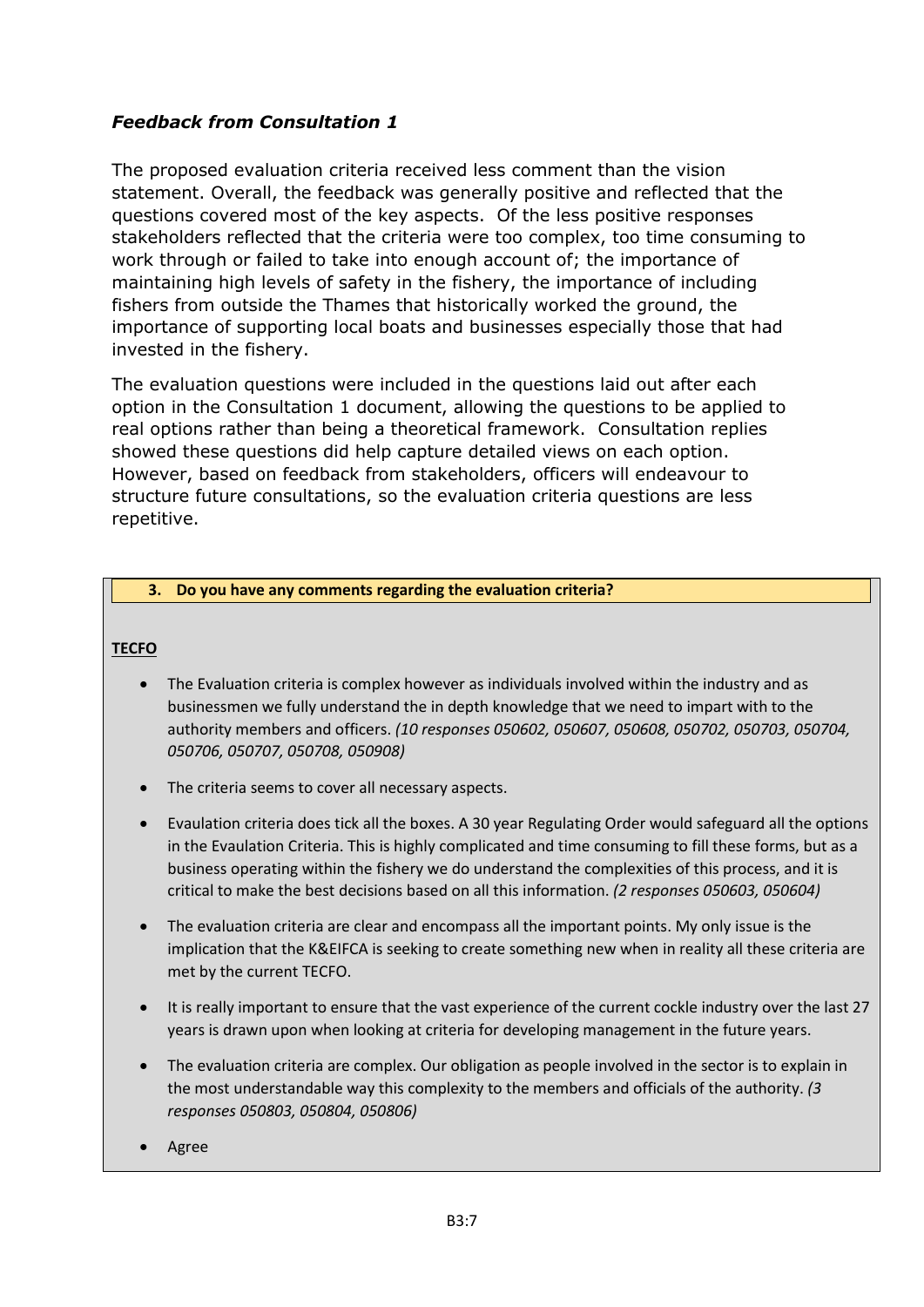### **CFFPB (Permit Fishery)**

- The safe and skilled workforce, does not emphasise the dangers of fishing, particular with heavy gear. The TECFO fleet is very safe and the vessels constantly improved, leading to larger vessels for safety. We have to be careful, that we don't create a fishery that isn't safe or viable for small vessels; which have not had heavy gear onboard or any experience. We talk about support the cockle industry and its heritage, but where the product is going has to be looked at. Landing 1000 kg of cockles in kent isn't going to help anyone, as processors wont fire up the factories. You cant land cockles and sell them unprocessed on your local wet fish counter. *(2 responses 050605, 050606)*
- Very in depth for fisherman time consuming and something we haven't time for.
- I think the framework is ok and fishers should be easy to understand.
- Nothing is mentioned about fishers who are not local but depend on the Thames cockle fishery and have been financially committed. Outside fishers must be included in all of the above as they will also contribute to the local economy.

Vessels which have continuously fished for cockles in the Thames and have been financially committed must be as much of a priority as the TECFO fisherman and all other local fisherman.

### **Other - catching sector**

• Good criteria

### **Other Sector**

• The Evaluation criteria is complex however, as Business men that have invested heavily over the past 50 years in the cockle Industry our in depth knowledge is of the utmost importance in answering all the questions fully, we believe that you have covered as much as possible to try and gain the insight of thousands of years of combined practical knowledge.

## **Wording of the Evaluation criteria**

### **Creating a well-managed fishery**

(a) Does the option provide a simple framework that is easy for fishers, Authority members and other stakeholders to understand and work within?

(b) Will the option be easy and cost-efficient to administer, and not create too much paperwork for applicants to fill in?

(c) Will the option help create clear rules and regulations and be straightforward for KEIFCA officers to enforce and fishers to comply with?

### **Creating an environmentally responsible fishery**

(d) Does the option help ensure the cockle stock population is fished within clear limits that consider stock assessments and breeding stock?

(e) Does the option help assess and monitor the impact of the fishery on the seabed, and strive to make the impact as small as possible?